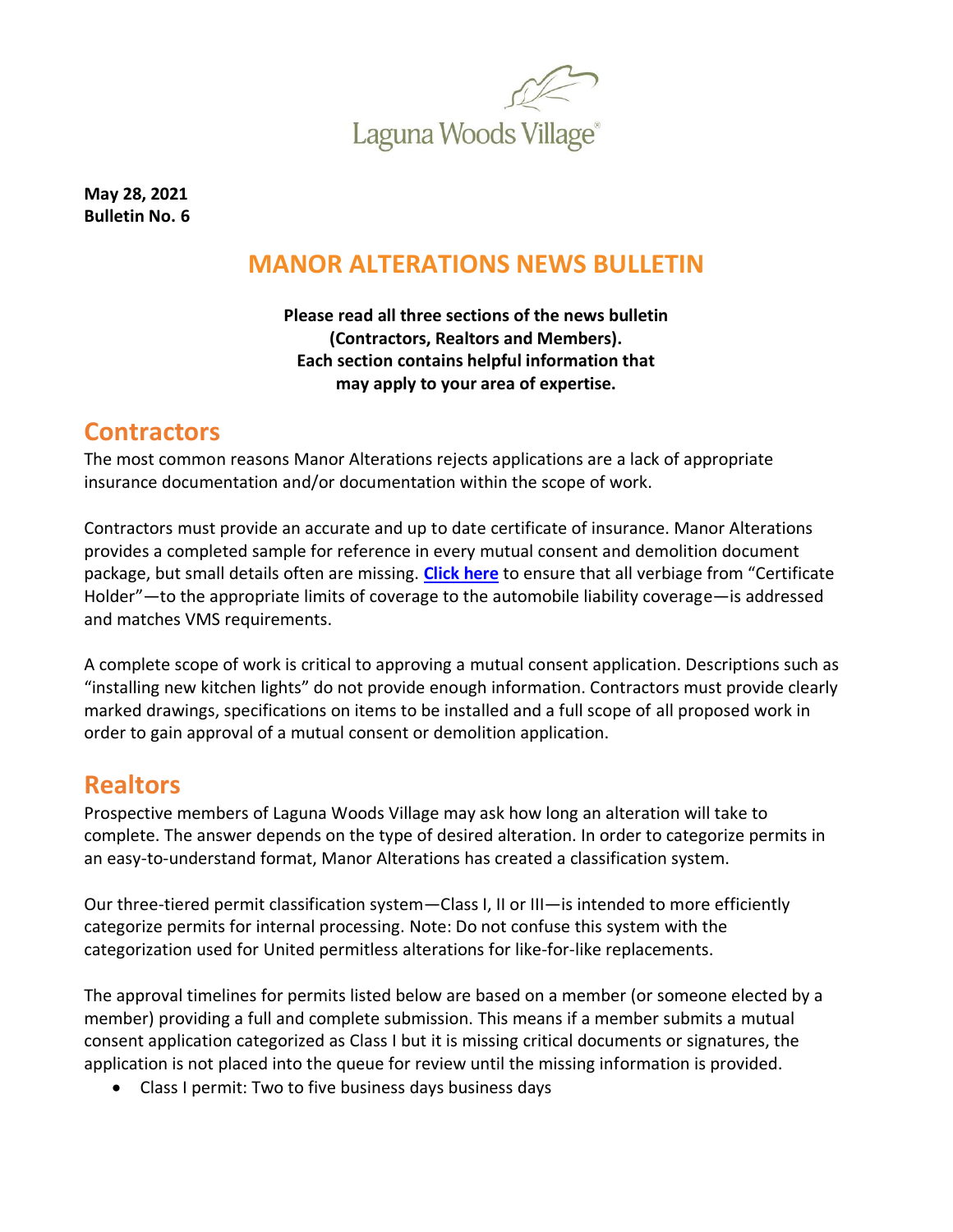- Class II permit: Five to 10 business days
- Class III permit: 10 to 90 business days

**[Click here](https://www.lagunawoodsvillage.com/documents/view/5656/CLASSIFICATION%20OF%20MUTUAL%20CONSENTS_ER.pdf)** for the full text of the classification system.

### **Members**

Alterations or demolition may not begin unless a permit has been approved. Minor changes, such as painting, installing bookshelves or wall décor, are examples of alterations that do not require a permit.

United Mutual members can take advantage of the new permitless alteration via the Laguna Woods Village website. Alterations that are "like-for-like" and require no demolition may qualify for this new policy.

Here are a few of the most common questions asked by United members regarding the permitless alterations process.

#### **How do I know if my manor qualifies for the permitless alteration program?**

Every member of United Mutual qualifies as long as their alteration is listed on the approved list.

#### **Can members of Third Mutual use the permitless alteration process?**

At this time, permitless alteration is available only to United Mutual members. Let us know if you think this feature should be extended to Third Mutual.

#### **Can I use the permitless alteration process to update a ceiling fan or a chandelier or install a new overhead light?**

You can update an existing light fixture provided there is no need for demolition or changing existing electrical. Installing a pendant light in a dining room that currently has no ceiling lighting does not qualify for the permitless process, as it requires partial demolition of the ceiling and the installation of new electrical components, but you can fill out a mutual consent application to receive a permit.

#### **What if I want to remove my kitchen cabinets, change the layout slightly, and install new cabinetry?**

Permitless alteration allows for replacement of cabinet doors and fronts, as this would be a like-forlike replacement. Changing the layout of cabinetry does not meet this criterion. To confirm if your proposed alteration qualifies, **[click here](https://form.jotform.com/210566081409150)**.

#### **How do I know if my submission was approved or rejected?**

Submissions that follow the clear parameters in the description will be approved. You will receive an auto-generated response with a summary of the alteration information and a receipt number. Keep this number for your records.